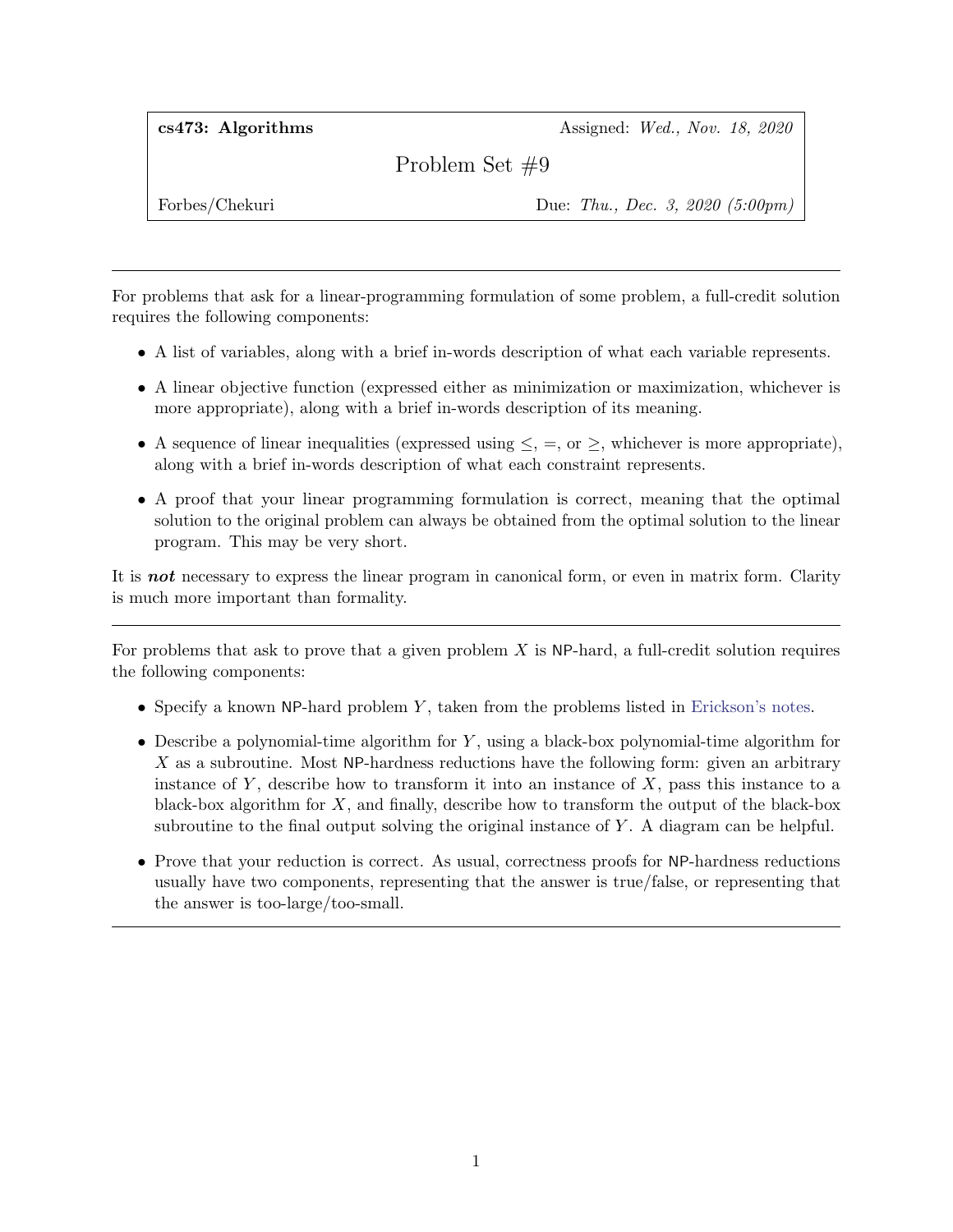All problems are of equal value.

- 1. There are number of clustering problems that are well-studied in practice. Consider a collection of n points P and a function  $d : P \times P \to \mathbb{R}_+$  that defines a distance  $d(p,q)$  between every pair of points; often this distance function is assumed to be metric. Given an integer  $k$ , center-based clustering consists of finding a subset  $S \subseteq P$  of k points<sup>[1](#page-1-0)</sup> to minimize some objective. Once  $S$  is chosen (called centers) then this defines a clustering of  $P$  into k-clusters where each point  $p$  is assigned to its nearest center according to  $d$ ; that is each point  $p$  is assigned to  $\operatorname{argmin}_{v \in S} d(p, v)$ .
	- The k-median problem is to find k centers S to minimize  $\sum_{p\in P} d(p, S)$  where  $d(p, S)$  $\min_{v \in S} d(p, v)$ . Write an integer linear programming formulation for k-median by using two types of variables. One set of variables  $y_p, p \in V$ , is to indicate whether p is chosen as a center. The other set of variables  $x_{p,q}$  is to indicate whether p is assigned to q. Argue that even if only the y variables are constrained to be integers, the formulation yields an optimum solution.
	- Write the dual of the LP relaxation.
	- Optional. The k-means problem is the same as k-median except that the objective is minimize  $\sum_{p\in P} d(p, S)^2$ . How would your formulation change?
	- Optional. k-median and k-means are special cases of minimizing  $\ell_p$  norms of distances to the chosen centers. The k-center problem is to minimize  $\max_p d(p, S)$  which is the  $\ell_{\infty}$  version. The k-center objective cannot be directly written in the objective. Instead, given  $R$ , write a formulation to check if there is a feasible set of  $k$  centers such that the maximum distance of any point to the centers is at most R.
- 2. Flows are typically defined as a function on the edges, but the path-based definition is useful and necessary in various applications. Let  $G = (V, E)$  be a directed graph with non-negative capacities  $c : E \to \mathbb{R}_{\geq 0}$ . Given distinct nodes  $s, t \in V$  let  $P_{s,t}$  denote the set of all simple paths between s and t. For an integer  $k \geq 1$  let  $P_{s,t}^{(k)}$  be the set of all simple paths from s to t that contain at most  $k$  edges.
	- (a) Given a directed graph  $G = (V, E)$  with non-negative edge lengths  $\ell(e), e \in E$ , s,  $t \in V$ and integer  $k > 0$  describe an algorithm that finds the shortest s-t path among all paths that contain at most k edges. Hint: You have already seen an algorithm for this before.
	- (b) We wish to compute the maximum s-t flow but we want to allow flow on paths with at most  $k$  edges; you can imagine useful applications for such a constrained flow. We call this max s-t k-flow problem. However the standard maximum flow algorithms cannot handle this restriction. Here we point out LP based approach for this. Write the maximum  $s-t$  k-flow problem as a linear programming problem with one variable for each path  $p \in P_{s,t}^{(k)}$ . Note that the primal can have an exponential (in |V|) number of variables.
	- (c) Write the dual of the LP in the preceding part.
	- (d) Suppose we are given an assignment of values to the variables in the dual. Show that, even though there are possibly exponentially-many constraints, one can use the algorithm in the first part to efficiently check that the values satisfy all the constraints of the dual. This is sufficient for the Ellipsoid method to be able to solve the LP efficiently.

<span id="page-1-0"></span><sup>&</sup>lt;sup>1</sup>If the points come an ambient space then S is not necessarily constrained to be from P but we will not consider that here.